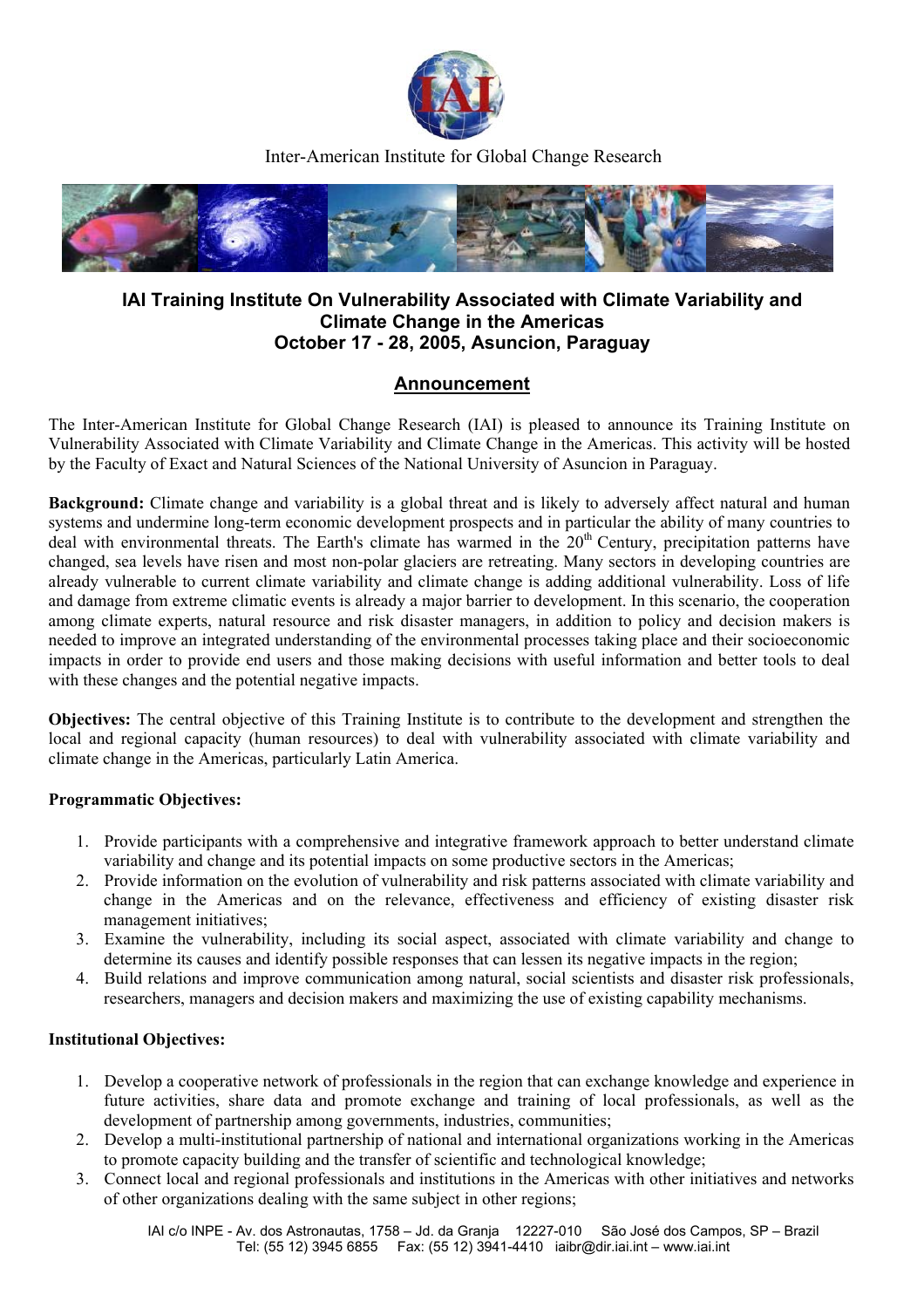4. Inform local and regional professional on the funding opportunities available to support projects dealing with vulnerability associated with climate variability and change, disasters prevention, mitigation strategies and related fields.

| <b>Program Coordinator:</b> | Luis José Mata<br>Center for Development Research (ZEF) of the University of Bonn |
|-----------------------------|-----------------------------------------------------------------------------------|
| <b>General Coordinator:</b> | Marcella Ohira<br>Communications, Training and Outreach Officer                   |
|                             | Inter-American Institute for Global Change Research (IAI)                         |

**Tentative Program and Content:** The Institute organizers are developing an interesting program that should be of interest to many professionals coming from the natural and social sciences background and professionals such as resource managers, and policy and decision makers involved with the multiple dimensions of vulnerability in the Americas. The two-week Training Institute will include lectures from leading experts, seminar discussion and case study presentations, as well as time to work with colleagues in small working groups.

The program of the Institute will include the general topics outlined below:

### **Module 1: Fundamental concepts**

Why to study climate changes (i.e., today's climate variability and tomorrow's climate change) associated with vulnerability of natural and human systems?

Basic scientific aspects of climate changes (e.g., ENSO in the region, mitigation issue)

Extreme events from both climatologically and impact views

Basic concepts of modelling climate changes and their association with vulnerability of systems

Socioeconomic aspects of the impacts of climate changes

#### **Module 2: Potential Applications**

Why is important to analyze vulnerability and adaptation to disasters?

Evaluation of Vulnerability and Risk (including social vulnerability and adaptive capacity as part of the process) Methods to assess vulnerability (e.g., indicators)

Perception and evaluation as part of the risk reduction process: Early Warning systems and their factors.

Application of these concepts and methods in sample case studiers using an interdisciplinary approach.

**Seed Grants Program:** At the end of the Training Institute the IAI will launch a Seed Grants Program. The objective is to invite participants to submit proposals outlining concrete plans of how they can implement the knowledge and training gained at the Institute at their home institution or local community (through further training courses, small projects, engagement with civil, and grassroots community or the like). An initial budget of approximately US\$ 20,000 has been allocated to support the sub awards as a follow up and assessment of impact activity of the Training Institute. One time awards of \$3-5K will be given to the most competitive proposals. About 5 grants could be made and grantees will be participants along with their home institutions (engage institutions). IAI encourage projects that are multinational and multidisciplinary. The grantee will be responsible for submitting a final report after completion of the task to be funded with specifics about how the knowledge gained at the Institute was further disseminated and concrete and potential impacts of these activities in capacity building, institutional strengthening and/or science-policy interface. Guidelines about the Training Institute Seed Grants Program will be announced during the Institute in Asuncion.

**Language:** The activities of the Training Institute will be conducted in Spanish and simultaneous interpretation may be available (Spanish-English). However, it is desirable that participants have fluency in English. Furthermore, participants will be expected to have fundamental computer skills.

**Who Should Apply?** The Training Institute is aimed at mid-career researchers, stakeholders, and decision makers from the Americas working in the fields of vulnerability associated with climate change and variability and their socioeconomic impacts. The Institute is particularly oriented to professionals and scholars who have conducted